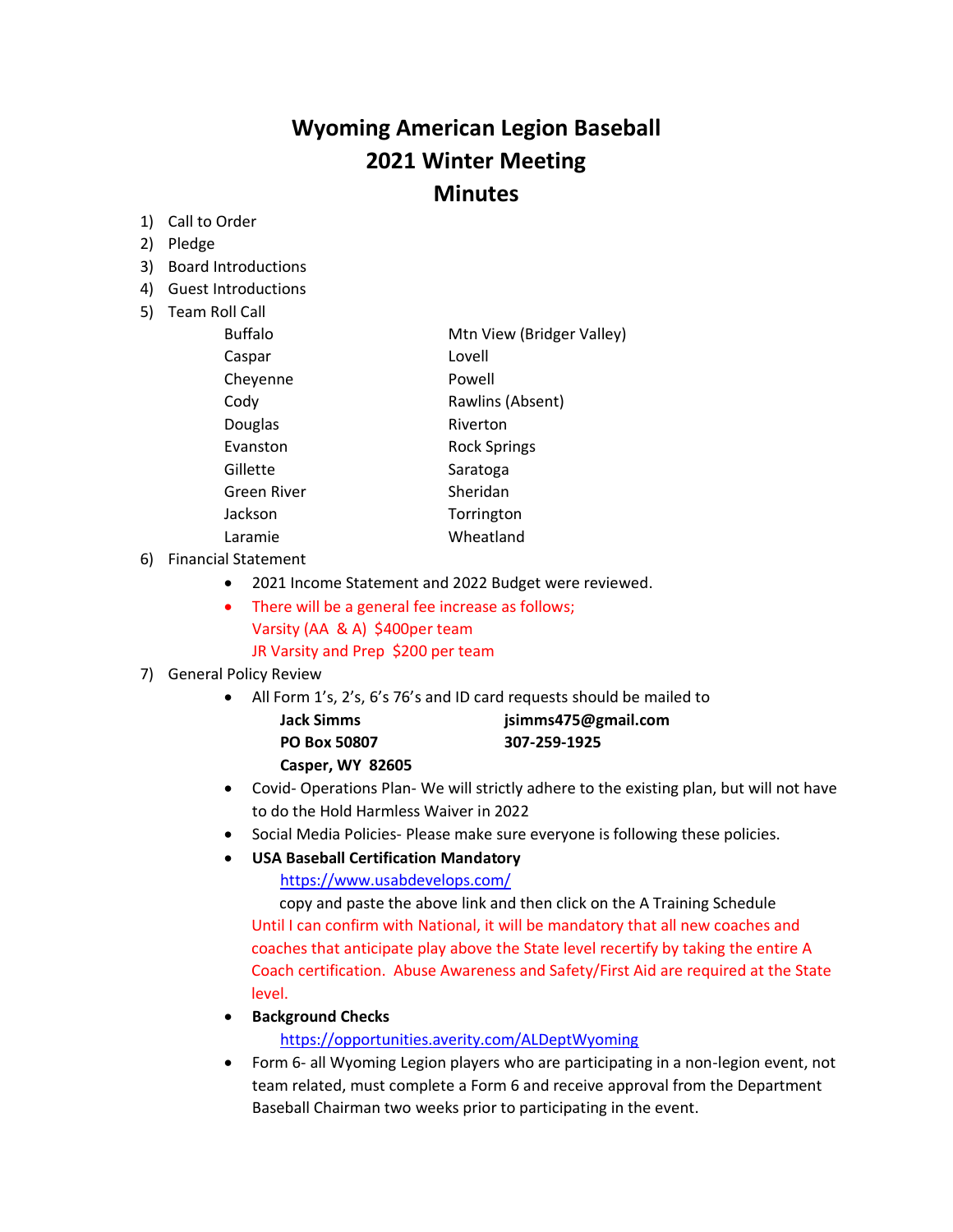- Form 76- player transfer form- This is a yearly request and must be turned in for approval prior to March 1<sup>st</sup> of each year.
- Sportsmanship Warning Cards- available for use to avoid conflict with fans. Form is available on the State website
- Pitch Smart and Age charts can be found on the State website. ( updated after the first of the year).
- Background Checks must be completed prior to the start of practice, but no later than March 1st.
- Class A All Star game will be held in Douglas August  $5<sup>th</sup>$  and  $6<sup>th</sup>$ .
- 8) 2022 State Tournaments- All Form 1's, Form 2's, ID's, certifications and insurance have to be approved by the State Baseball Chairman or his designee or Tournament Director before the first game of any State Tournament.
	- AA Sheridan

 July 25-29 Coaches meeting 7/24 at 7pm Place TBD The National/Regional bracket will strictly be followed 1st Round- higher seed will be the home team, 2nd + rounds will be a coin flip Fee- \$500 plus 1 dozen logo balls

A- Cody

July 25-29 Coaches meeting 7/24 at 7pm Place TBD

 The National/Regional bracket will strictly be followed 1st Round- higher seed will be the home team, 2nd + rounds will be a coin flip Fee- \$500 plus 1 dozen logo balls

- B- Powell July 21-24 Coaches meeting 7/20 at 7pm Place TBD A standard 8 team double elimination bracket will be used  $1<sup>st</sup>$  round will be higher seed,  $2<sup>nd</sup>$  + rounds will be a coin flip Fee- \$500 plus 1 dozen logo balls Note- In order to play in this division a player must be born in or after 2005
- C- Cheyenne July 14<sup>th</sup> -17<sup>th</sup> Coaches meeting will be 7/13 at 7pm Place TBD A standard 8 team double elimination bracket will be used  $1<sup>st</sup>$  round will be higher seed,  $2<sup>nd</sup>$  + rounds will be a coin flip Fee- \$500 plus 1 dozen logo balls Note- In order to play in this division a player must be born in or after2007

### 9) Important Dates

- **Jan 1 st** Online team registration begins
	- **15th** K&K Insurance website opens
- **Feb 1st** 2022-23 American Legion Baseball rule books are available online
	- **15th Deadline** for submitting ALB booster decal orders to National Emblem Sales
- March 1<sup>st</sup> Deadline for all background checks and USA baseball certifications to be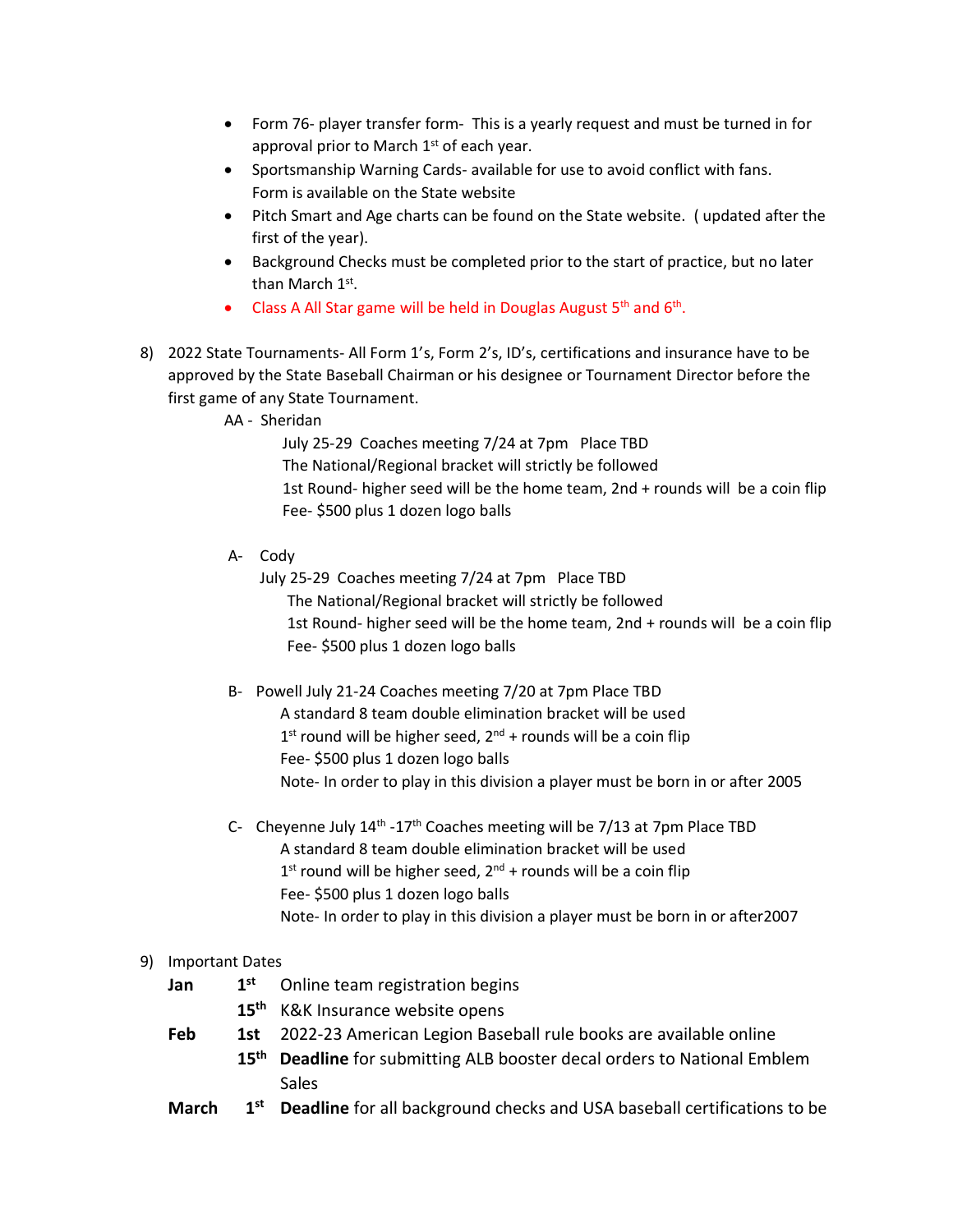completed

- **March 31st** Establishment of players' legal domicile (parents' domicile) and high school enrollment for grades 10, 11 and 12
- April 1st **Deadline** for orders of the 2022 Official MLB rules for June 2022 delivery
- **May 15th Deadline** for early registration, purchase insurance and pay registration fees. Department late fee of \$200 will be charged until June 1st.
- **June 1 st** Final day to register team applications, purchase insurance and pay registration fees for the 2022 season. **Deadline** for player ID card information. Include a \$5 per card fee. **Deadline** for Hall of Fame Applications
	- **20th Deadline** for copies of all Form 1's, Form 2's, Form 6's, insurance and copies of the USA Certifications to Jack Simms

 **22nd Deadline** for **Team Managers**to file online Form1's with the Department Chairman to be eligible for National Tournaments. NOTE- only one person per program should file the Form1's

- **30th Deadline** for the Department Baseball Chairman to clear online Form 1's with the National office to be eligible for national tournaments
- **July 15th Deadline** for baseball scholarship application submission to Department Headquarters.
	- **29th Deadline** for Department Chairman to certify State Champion to the National office and Regional tournament Director. Department Tournaments must be completed by 11:59pm

### **Note- deadline means it has to be received by that date.**

10) 2022 Approved Rule Changes

**Rule 1.R.3. Pitching Rule** - remove the word "scheduled" from "multiple games scheduled on the same day" and to read "If a pitcher throws 45 or fewer pitches in game one of multiple games on the same day, he may return to pitch in game two, up to 105 pitches total for the day. If a pitcher were to throw more than 45 pitches in game one, he would be ineligible to pitch in game two." The word "schedule" makes the statement a little ambiguous and removing it clarifies the rule.

**Rule 1.J. Fake Tag** – to read "A fake tag is an act by a defensive player without the ball that simulates a tag. A fake tag is considered obstruction." This new rule is added for player and sportsmanship in preventing possible retaliation for attempts at applying a fake tag.

**Rule 3 & 4 Player Recruiting** – Combined total enrollment of high schools cannot exceed 7,500 for  $10<sup>th</sup>$ ,  $11<sup>th</sup>$ , and  $12<sup>th</sup>$  grades. An increase for high school enrollment was suggested by department chairman during their conference, however they unanimously rejected increasing the enrollment to 9,000. This increase of high school enrollment from 6,000 will assist with player recruiting efforts.

**Rule 9.A. National Tournament Registration** – establishes the 2022 deadline date for departments to certify their department winner. New rule to read "The department championship team must be certified to the Americanism Commission by the authorized department baseball official no later than 11:59 p.m. July 30, 2022. However, departments that fly to regional sites must certify their department champion no later than 11:59 p.m. July 28."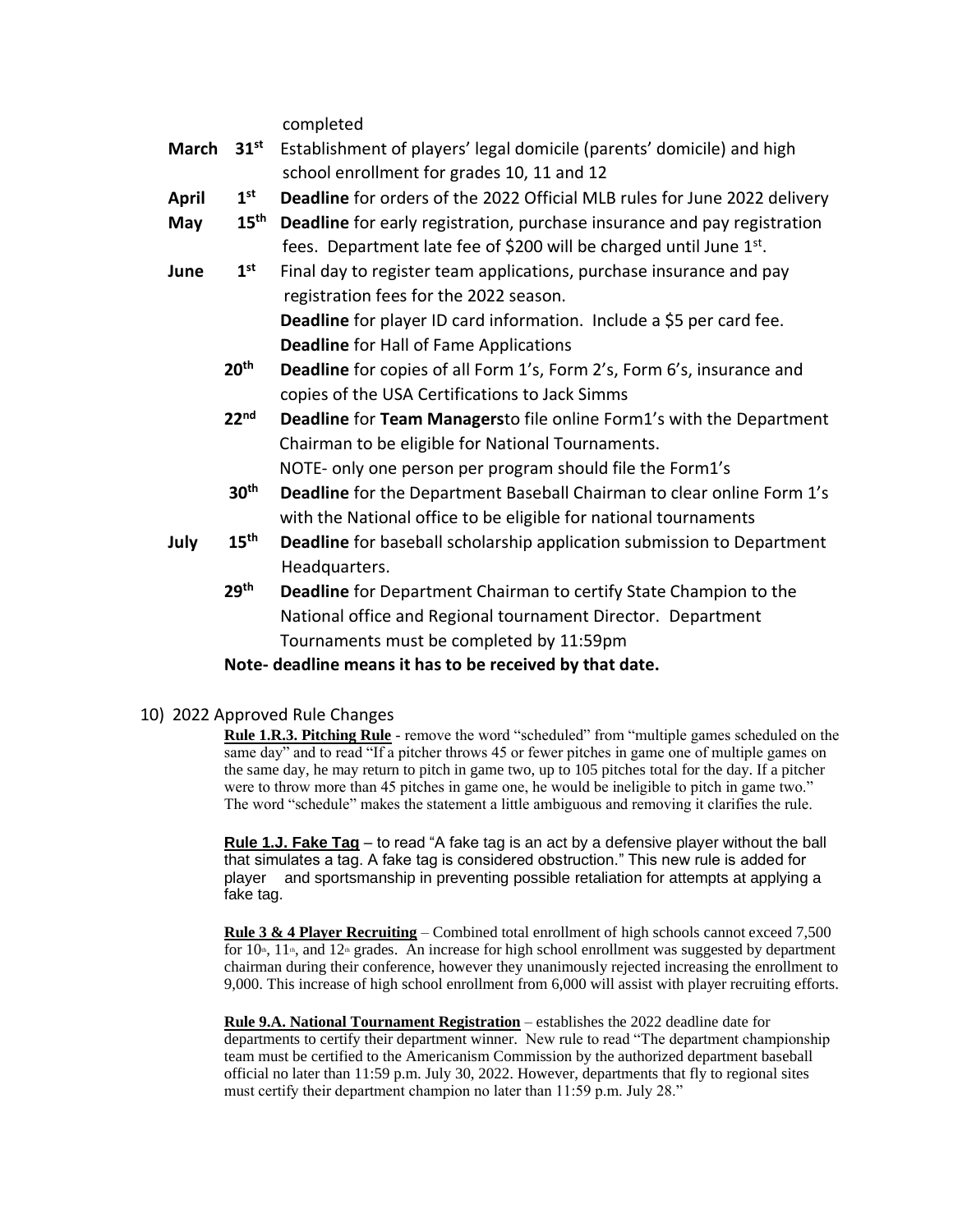**Rule 9.J.2. Suspended Games** – add paragraph "2. Pitch Count Rule 1.R. applies to suspended games." Adding this paragraph clarifies the pitcher's availability to return as a pitcher in the event of a suspended game.

**Rule 9.K. Minimum Active Players** – change the word "transfer" to "bring up" so rule will read "Teams with fewer than 12 players are permitted to bring up players registered on their affiliated Junior American Legion Baseball team roster to the senior team in order to have 12 players but may not bring up a player to exceed 12 players." This clarifies the rule for coaches as to if and how to bring up Junior players to their senior team for national tournament play

Note- This does not alter the dual roster rules. A program can dually roster three players from a lower division team to an upper division team, but you cannot roster from upper division to a lower division team. You can dual three players from C to B, B to A or A to AA. You cannot dual roster within the same age division.

- 11) Umpires-
	- All umpires will be paid direct
	- Re-start our evaluation process. Mark will assign evaluators around the State. If hosting a tournament, please include one of the evaluators as an umpire
	- The Douglas umpiring clinic will be held February 6, 2022 at 10am
- 12) 2022 State/Conference Alignment
	- AA- All AA teams are on one conference and will play a 7 inning double header with the other AA teams. This is a two year commitment.

State tournament rotation has been adjusted as follows

- 2022- Sheridan
- 2023- Jackson
- 2024- Evanston
- 2025- Casper
- 2026- Gillette
- 2027- Laramie
- 2028- Cheyenne \*
- 2029- Rock Springs\*
- 2030- Casper\*
- $*$  This allows these three teams to host the State tournament on the 100<sup>th</sup> anniversary of their first State Tournament win
- A- This division will play a home and away 7 inning double header within their conference that will determine district tournament seeding. Top four teams from each district will advance to State

| NE-Casper      | NW-Cody     |
|----------------|-------------|
| <b>Buffalo</b> | Lovell      |
| Sheridan       | Powell      |
| SE-Douglas     | SW-Riverton |
| Wheatland      | Rawlins     |
| Torrington     | Green River |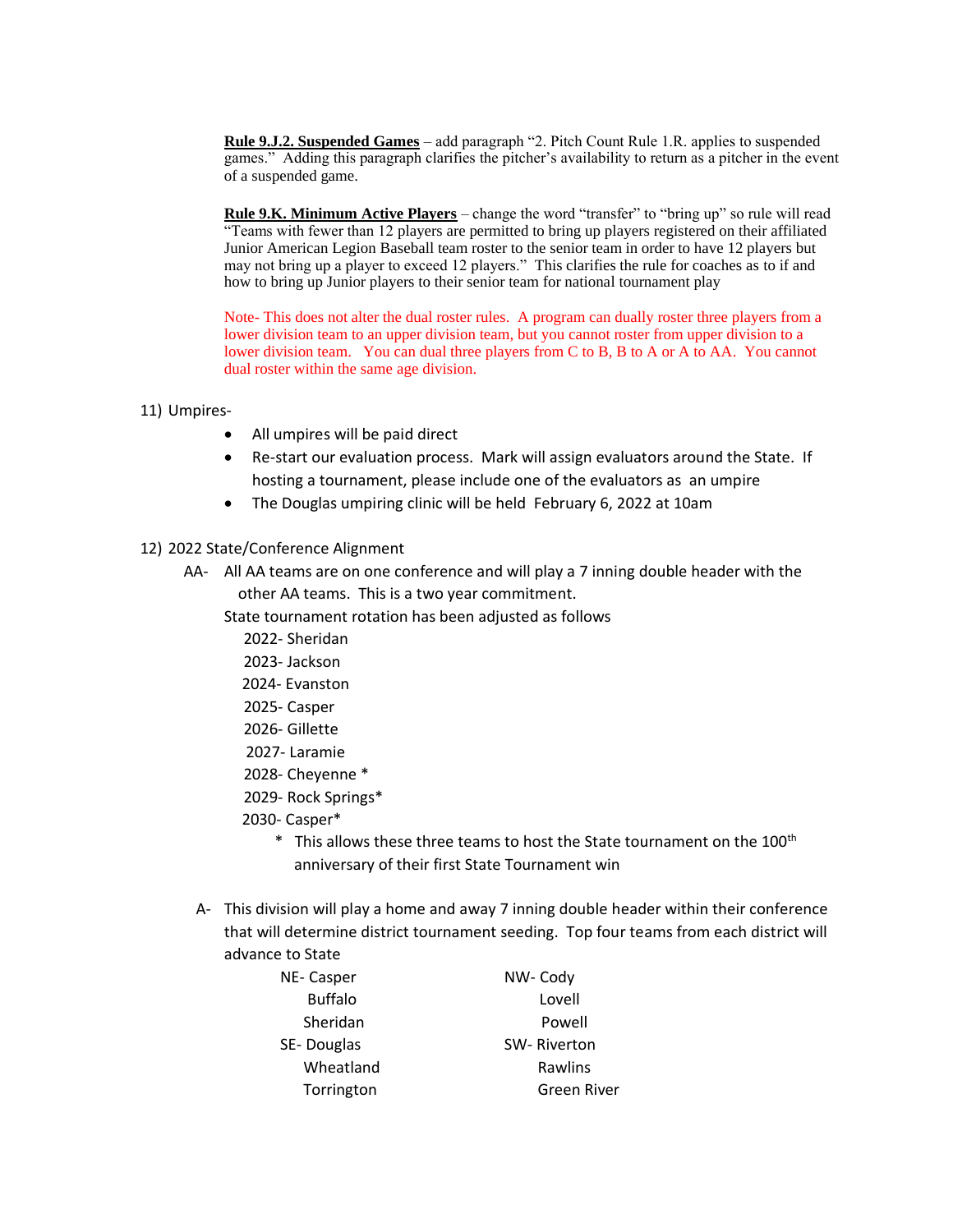Cheyenne Bridger Valley

"A" District tournaments are scheduled for July 18 – 20, 2022 as follows; West- Green River East- Douglas

B- This division will play a home and away 7 inning double header within their conference. The top two teams from each conference will advance to State.

| NE-Sheridan   | NW-Cody         |
|---------------|-----------------|
| Gillette      | Powell          |
| Casper        | Riverton        |
| SE- Wheatland |                 |
| Cheyenne      | SW-Rock Springs |
| Laramie       | Rawlins         |
| Casper        | Green River     |
|               | Jackson         |

C- This division will play a home and away 7 inning double header within their conference. The top two teams from each conference will advance to State.

| NE-Torrington  | NW-Cody             |
|----------------|---------------------|
| Gillette       | Powell              |
| <b>Buffalo</b> | Lovell              |
| Casper         | Riverton            |
| Douglas        | Sheridan            |
|                |                     |
| SE-Wheatland   | SW-Jackson          |
| Casper         | <b>Rock Springs</b> |
| Torrington     | Evanston            |
| Cheyenne       | Green River         |
| Laramie        |                     |
| Saratoga       |                     |
|                |                     |

It was decided to leave the 6 teams in the SW division to eliminate excess travel.

Tie Breaker Rules

- 1- Head to Head
- 2- Runs Allowed
- 3- Runs Scored
- 4- Coin Flip

Tie breaker rules have to be followed in order. Runs allowed and runs scored is the total number of all conference games.

### Conference and State Games

**NO** re-entry and **NO** courtesy runner will be allowed during conference and state games. Run rule will be 10 runs after 5 innings